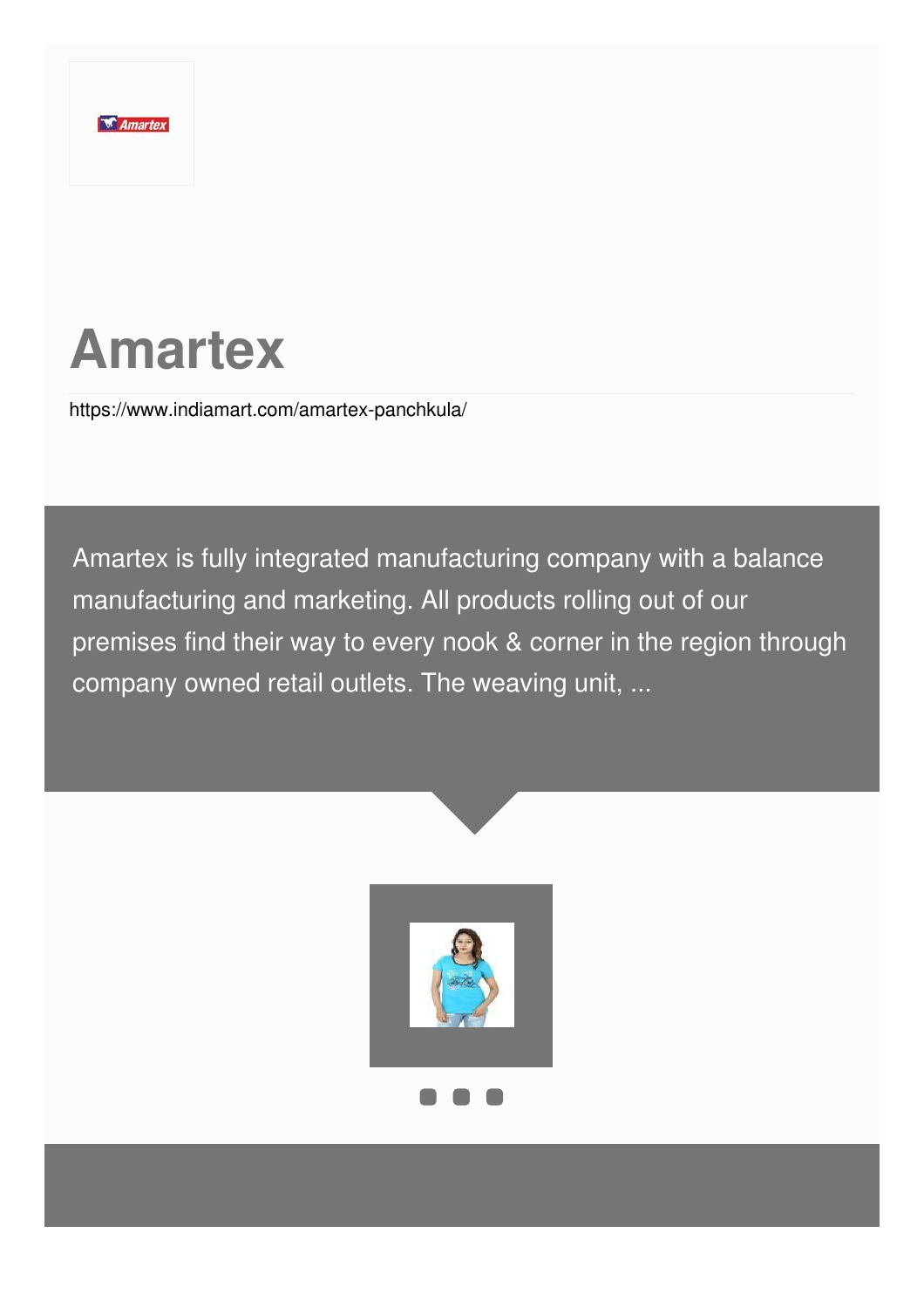### About Us

Amartex is fully integrated manufacturing company with a balance manufacturing and marketing. All products rolling out of our premises find their way to every nook & corner in the region through company owned retail outlets. The weaving unit, the dyeing section, the drying area wherever you look quality makes its presence felt. Strict adherence to International quality standards is followed religiously at our manufacturing units. Amartex was brought under existence in 1988, by Grover family, a team of competent promoters with more than two decades of experience in manufacturing and marketing of textile products. The management of the Company comprises of an appropriate mix of qualified and competent (Directors and Managerial Staff. The Company has flourished under the able and dynamic guidance of Mr. Arun Grover, Managing Director.

The Company has grown to be one of the best competitive companies in the apparel and textile sector with a large employee and an impressive client base. The Company has complete in-house facilities such as Dyeing Units, processing Units, Garment Units, Design Studio and even its own Retail Outlets. This ensures cost effective products and a ready cash flow for the Company. Professional staff and optimum use of technologies enable us to provide high quality at competitive prices to the consumers, a state-of-the-art research and development center ensures quality in all products that roll out to the end users. In fact, it would be...

#### **For more information, please visit**

<https://www.indiamart.com/amartex-panchkula/aboutus.html>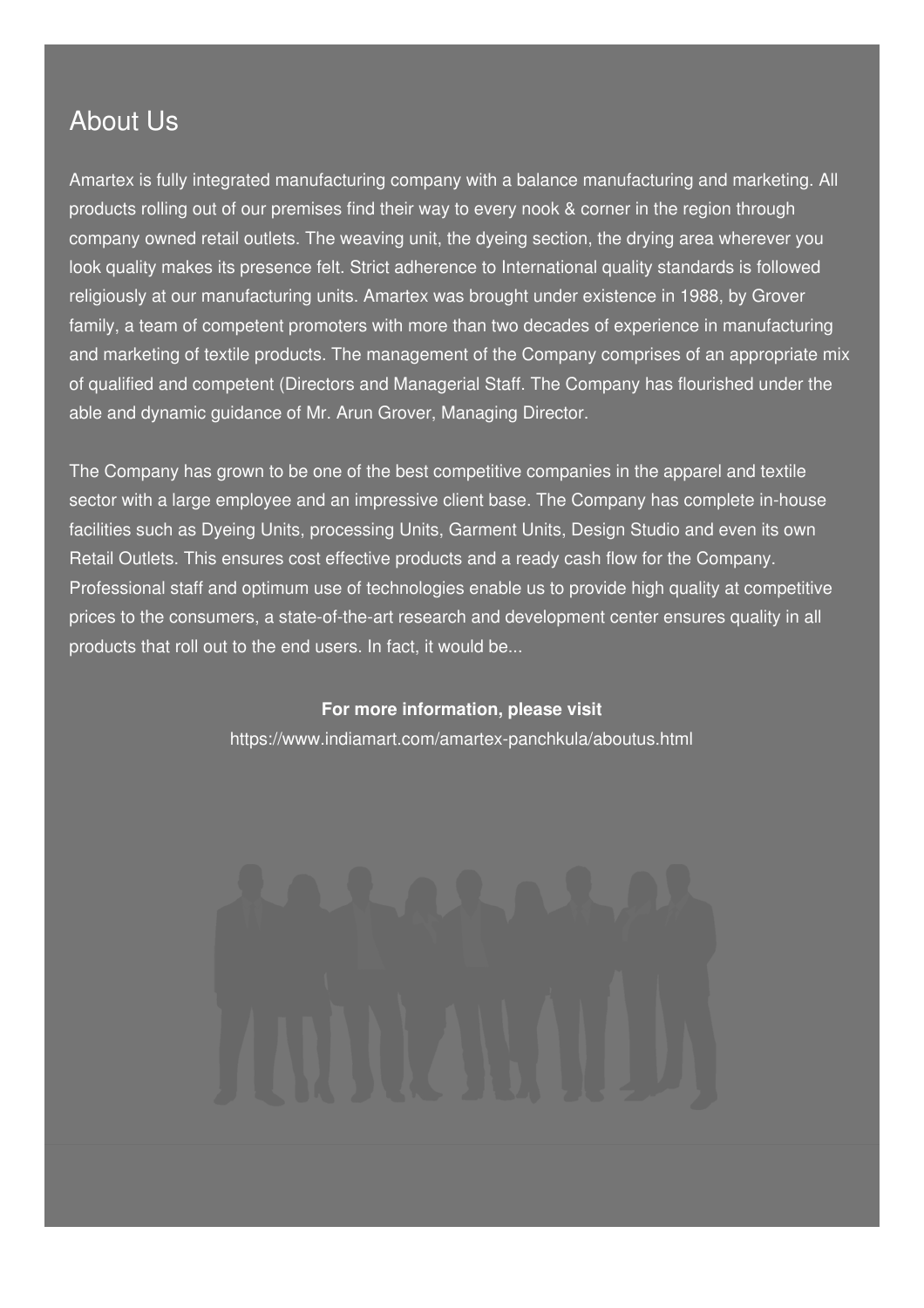### **OTHER PRODUCTS**



**Ladies T Shirt** 



**Ladies T Shirt** 



Amartex Groviano Grey Ladies T-Shirts



Ladies T Shirt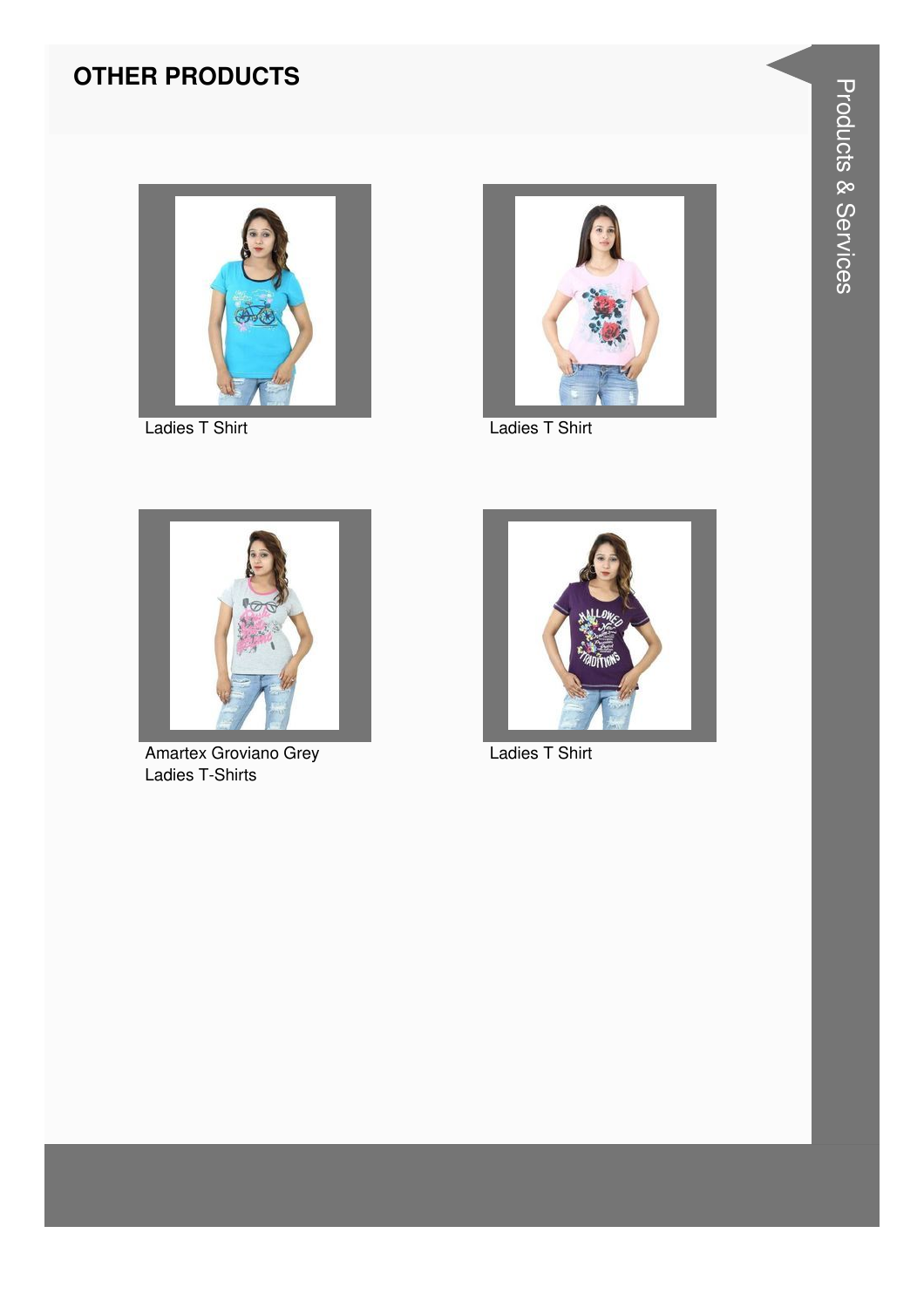#### **OTHER PRODUCTS:**



Amartex Groviano Mens Blue T-shirts



Ladies T Shirt



Amartex Georgette Tissue Lehenga Saree



Groviano Mens Striped Formal Pink Shirt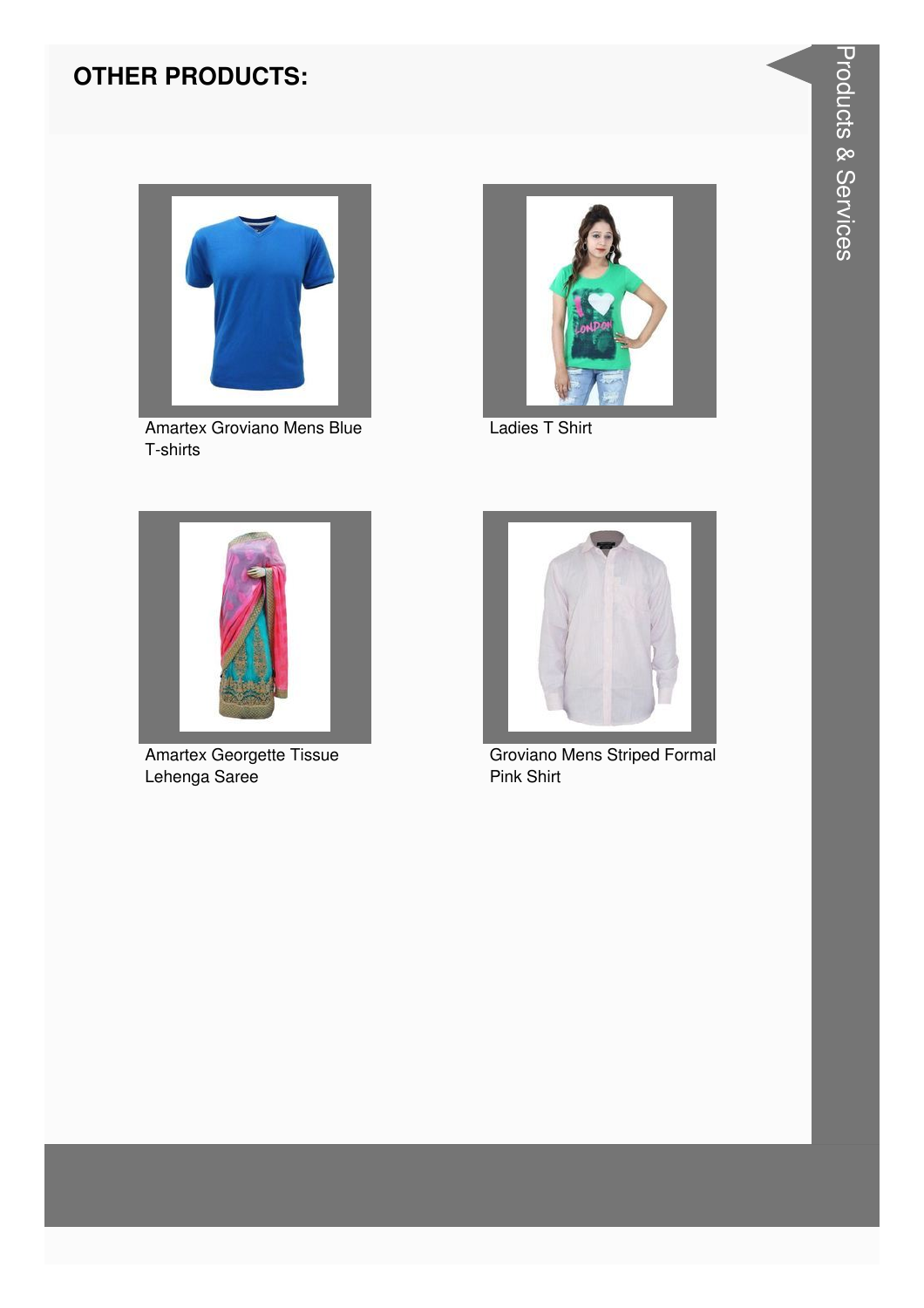## Factsheet

Nature of Business

:Retailer